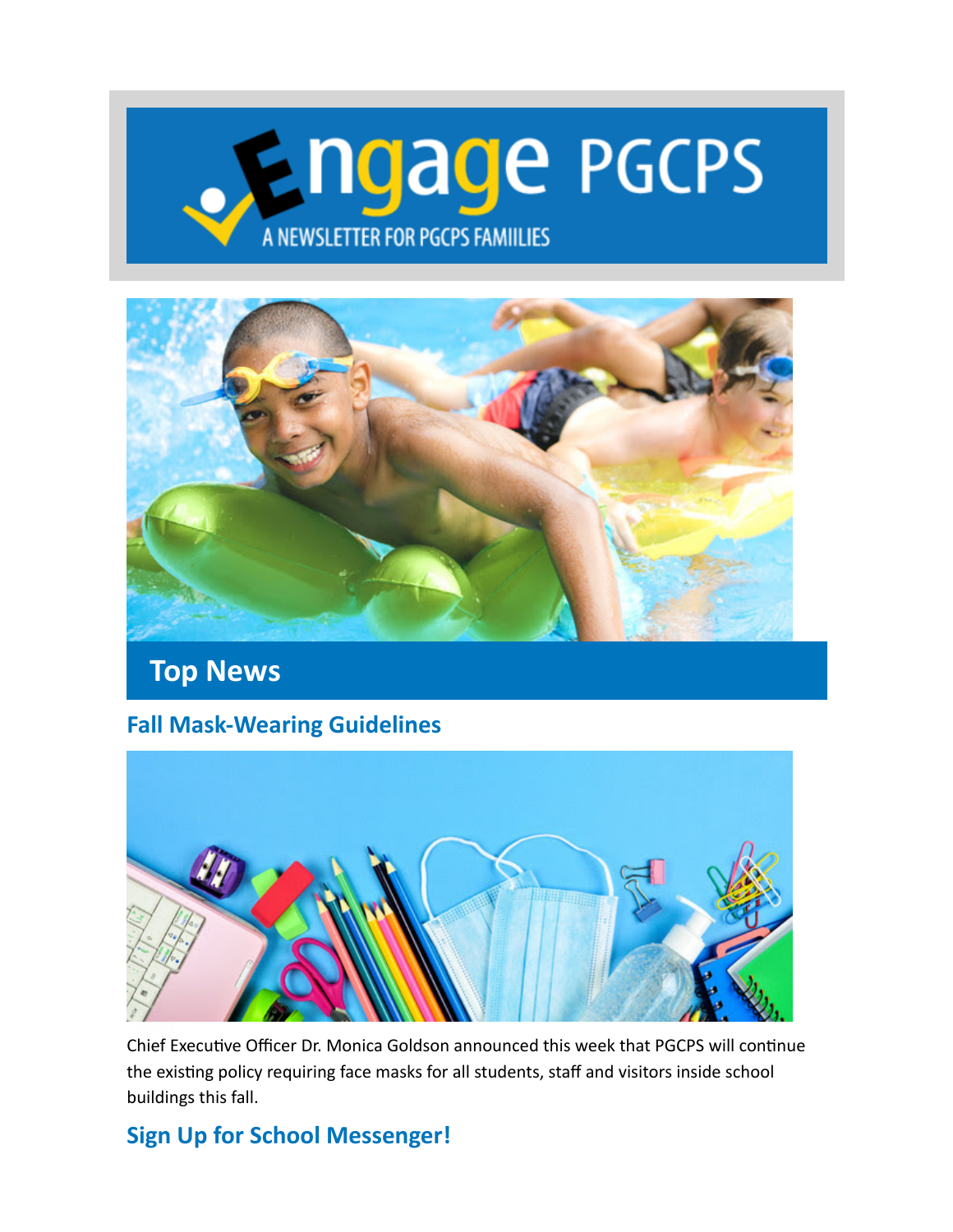

Stay connected with PGCPS by [signing up](https://lnks.gd/l/eyJhbGciOiJIUzI1NiJ9.eyJidWxsZXRpbl9saW5rX2lkIjoxMDEsInVyaSI6ImJwMjpjbGljayIsImJ1bGxldGluX2lkIjoiMjAyMTA3MjguNDM4MjA1MzEiLCJ1cmwiOiJodHRwczovL2FzcC5zY2hvb2xtZXNzZW5nZXIuY29tL3BnY3BzL3N1YnNjcmliZXIvIn0.tZk-7kTck7-awJM_Zzo8zvpXuz9pO0f8etLXDs2cv8E/s/68721661/br/110047485511-l) for email alerts and text messages. Help setting up an account can be found [here.](https://lnks.gd/l/eyJhbGciOiJIUzI1NiJ9.eyJidWxsZXRpbl9saW5rX2lkIjoxMDIsInVyaSI6ImJwMjpjbGljayIsImJ1bGxldGluX2lkIjoiMjAyMTA3MjguNDM4MjA1MzEiLCJ1cmwiOiJodHRwczovL3d3dy5wZ2Nwcy5vcmcvb2ZmaWNlcy9uZXdzcm9vbS9zY2hvb2xtZXNzZW5nZXIjc2Nob29sbWVzc2VuZ2VyLWVuZ2xpc2gifQ.bBvHDMBMJwt-U8HX_yrZxjTXfVoxIPNrY-DImMNuPkc/s/68721661/br/110047485511-l)

#### **Summer COVID-19 Vaccine Clinics**

# **FREE SUMMER VACCINATION CLINICS** for students

**July 13-30** at select high schools



Students ages 12 and over can receive a COVID-19 vaccine at a [school clinic](https://lnks.gd/l/eyJhbGciOiJIUzI1NiJ9.eyJidWxsZXRpbl9saW5rX2lkIjoxMDMsInVyaSI6ImJwMjpjbGljayIsImJ1bGxldGluX2lkIjoiMjAyMTA3MjguNDM4MjA1MzEiLCJ1cmwiOiJodHRwczovL3d3dy5wZ2Nwcy5vcmcvY29yb25hdmlydXMvcGdjcHMtdmFjY2luYXRpb24tcGxhbiJ9.TmQyZeAr7hqBgw3dBZKb65rXxYkdj59PIBZpOhD5RzU/s/68721661/br/110047485511-l) through Friday, July 30. All clinics are held from 1:30 p.m. to 5:30 p.m.

**Where to Get Summer Meals**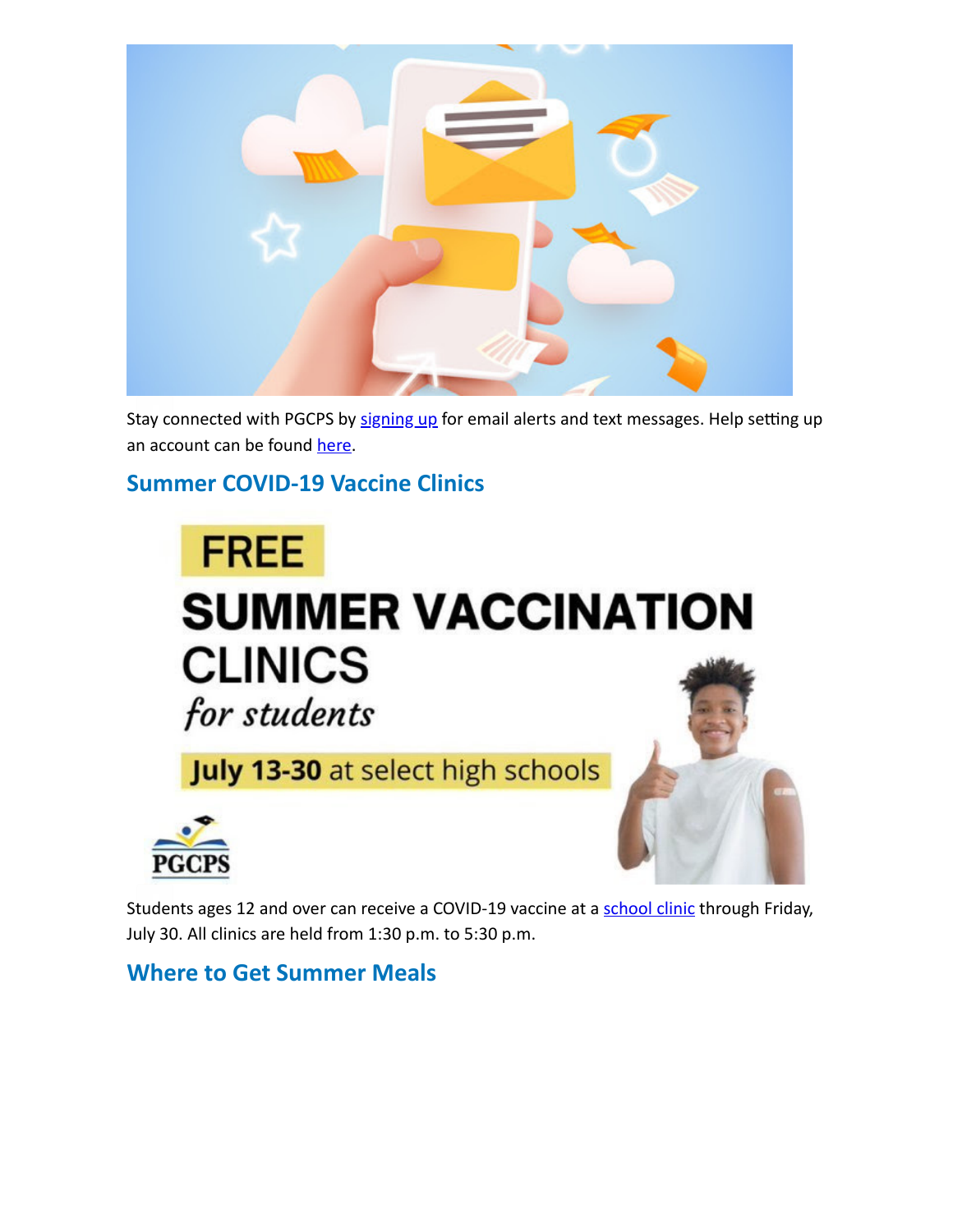

Our annual summer meals program will continue through Wednesday, Aug. 18. Grab and Go breakfast and lunch meal packages are available Mondays and Wednesdays from 10 a.m. to 1 p.m. at more than 60 schools. Students attending in-school summer programs receive breakfast and lunch.

[Several Prince George's County Memorial Library locations](https://lnks.gd/l/eyJhbGciOiJIUzI1NiJ9.eyJidWxsZXRpbl9saW5rX2lkIjoxMDQsInVyaSI6ImJwMjpjbGljayIsImJ1bGxldGluX2lkIjoiMjAyMTA3MjguNDM4MjA1MzEiLCJ1cmwiOiJodHRwczovL3d3MS5wZ2NtbHMuaW5mby9ldmVudHMifQ.cWofkxpSIQ-erUvegMW8CyP_4LGk3fYfCAG7iZ5USWA/s/68721661/br/110047485511-l) offer free lunch to children under the age of 18 through August 20, Monday through Fridays from 1 to 2 p.m.



#### **Camps & Learning Opportunities**

Parks and Recreation is offering virtual and in-person **[full-day and half-day camps](https://lnks.gd/l/eyJhbGciOiJIUzI1NiJ9.eyJidWxsZXRpbl9saW5rX2lkIjoxMDUsInVyaSI6ImJwMjpjbGljayIsImJ1bGxldGluX2lkIjoiMjAyMTA3MjguNDM4MjA1MzEiLCJ1cmwiOiJodHRwOi8vcGdwYXJrcy5jb20vNjI5L0RheS1DYW1wcy1TdW1tZXItUGxheWdyb3VuZHMifQ.uCINvwkE4YnbuBL8k3NGZecYMF9anVcbaYhdWS94rew/s/68721661/br/110047485511-l)** through Aug. 20 for children and teens ages 3 and a half through 17!

#### The Prince George's County Memorial Library System's summer reading

program [encourages children and teens to read 30 minutes each day, atte](https://lnks.gd/l/eyJhbGciOiJIUzI1NiJ9.eyJidWxsZXRpbl9saW5rX2lkIjoxMDYsInVyaSI6ImJwMjpjbGljayIsImJ1bGxldGluX2lkIjoiMjAyMTA3MjguNDM4MjA1MzEiLCJ1cmwiOiJodHRwczovL3d3dy5wZ2NtbHMuaW5mby9zdW1tZXJhdHlvdXJsaWJyYXJ5In0.e96bNZ1KblMSY0uBUY2f5COQ4Pt-dvNd_mMYSeo6Ix4/s/68721661/br/110047485511-l)nd library programs, explore streaming movies and music and participate in interactive social media challenges!

#### **Before & After Care Update**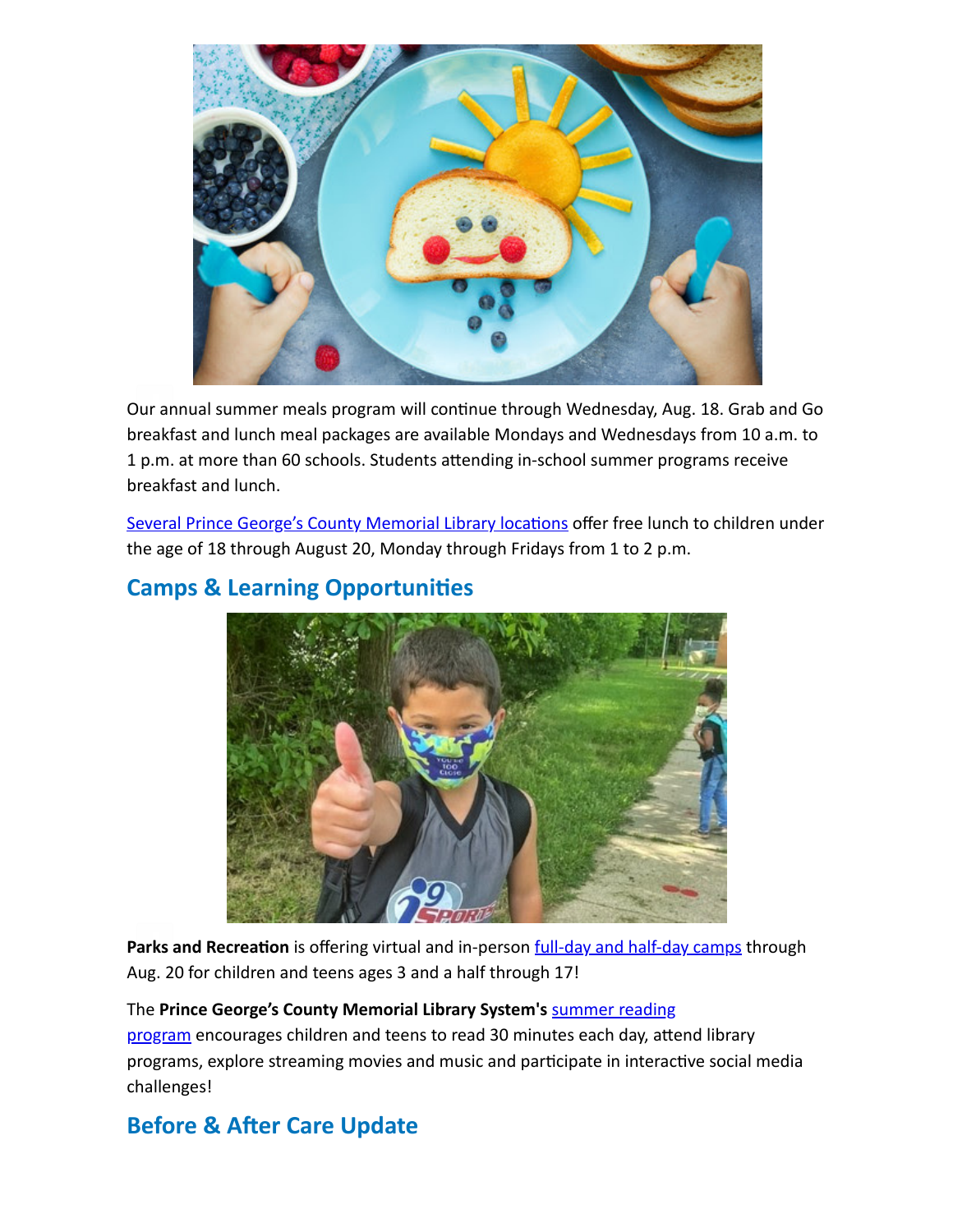

PGCPS is partnering with AlphaBEST, Education Inc., the Washington Metropolitan Area YMCA, Champions and Sanbridge Early Learning Center to provide child care at previous Before and After School Extended Learning Program (BASELP) sites.

In the coming weeks, families will receive details from the vendor assigned to the school regarding pre-registration, enrollment and opening dates for before and after school services. *[More Information](https://lnks.gd/l/eyJhbGciOiJIUzI1NiJ9.eyJidWxsZXRpbl9saW5rX2lkIjoxMDcsInVyaSI6ImJwMjpjbGljayIsImJ1bGxldGluX2lkIjoiMjAyMTA3MjguNDM4MjA1MzEiLCJ1cmwiOiJodHRwczovL3d3dy5wZ2Nwcy5vcmcvb2ZmaWNlcy9lYXJseS1sZWFybmluZy1wcm9ncmFtcy92ZW5kb3ItbWFuYWdlZC1jaGlsZC1jYXJlLXByb2dyYW1zIn0.weTss3Lk8_SttIqsaAFIHF8sFqEetyr1HhaQDWhfgz4/s/68721661/br/110047485511-l)*



#### **School Uniforms & Supply Lists**

Uniforms will be required this fall at schools with policies in place. Please visit your school's website for more information. Basic school supply lists are [now available](https://lnks.gd/l/eyJhbGciOiJIUzI1NiJ9.eyJidWxsZXRpbl9saW5rX2lkIjoxMDgsInVyaSI6ImJwMjpjbGljayIsImJ1bGxldGluX2lkIjoiMjAyMTA3MjguNDM4MjA1MzEiLCJ1cmwiOiJodHRwczovL3d3dy5wZ2Nwcy5vcmcvYWJvdXQtcGdjcHMvYmFjay10by1zY2hvb2wvYmFzaWMtc2Nob29sLXN1cHBsaWVzLWxpc3QifQ.3Qs4u42HfGk6nrIncRmQ8QXPX_hlAVfQVVR5N8iss0g/s/68721661/br/110047485511-l)!

#### **Have a Bus Rider? Download StopFinder**



[Families with students who will be riding the bus this fall can download the new](https://lnks.gd/l/eyJhbGciOiJIUzI1NiJ9.eyJidWxsZXRpbl9saW5rX2lkIjoxMDksInVyaSI6ImJwMjpjbGljayIsImJ1bGxldGluX2lkIjoiMjAyMTA3MjguNDM4MjA1MzEiLCJ1cmwiOiJodHRwczovL3N0b3BmaW5kZXIuY29tL3BhcmVudHMvIn0.gbRZ1IlzcDQldXsvZYsdxqBBG5laQs99xTzVy8nyBzA/s/68721661/br/110047485511-l) **StopFinder** mobile app for info on bus locations and schedules. Please note that you must have an email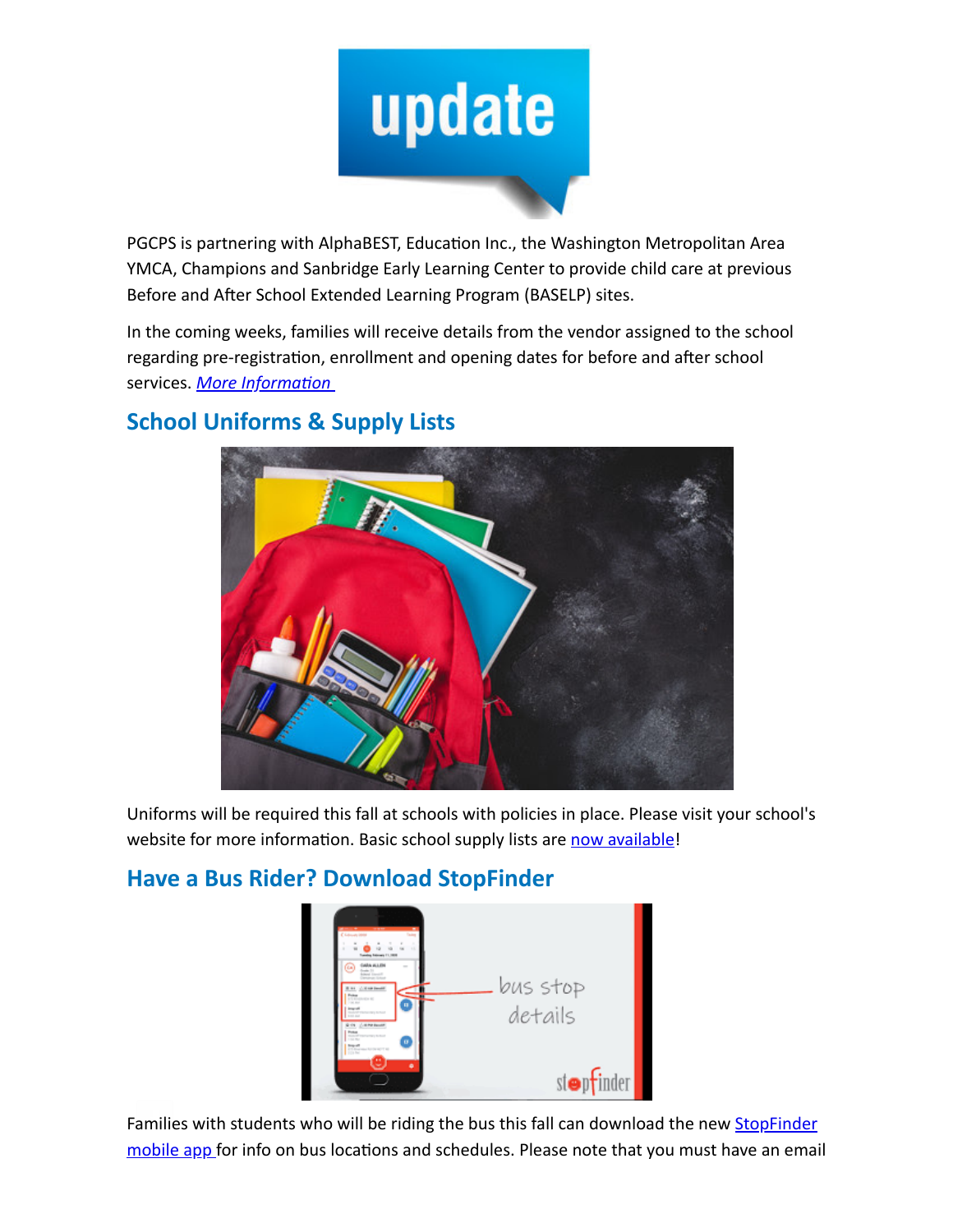address on record in SchoolMax to use the app. Learn about [additional changes](https://lnks.gd/l/eyJhbGciOiJIUzI1NiJ9.eyJidWxsZXRpbl9saW5rX2lkIjoxMTAsInVyaSI6ImJwMjpjbGljayIsImJ1bGxldGluX2lkIjoiMjAyMTA3MjguNDM4MjA1MzEiLCJ1cmwiOiJodHRwczovL3d3dy55b3V0dWJlLmNvbS93YXRjaD92PUFBbW9RZ210U044In0.fNiiPokgrD0_SDZ-1kAGAc09rwDJhqylTOxwF-SjPuA/s/68721661/br/110047485511-l) and upgrades to transportation and our school bus fleet!

#### **Welcome, New Principals!**



Several school communities will welcome new faces this fall as Acting Principals:

**Academy of Health Sciences @ PGCC – Dr. Daria Valentine Andrew Jackson Academy – Jamila Payton Apple Grove Elementary – Shaneena McDonnaugh Holland Fairmont Heights High School – Lonice Priester Fort Foote Elementary – Dr. Ryan Daniel International High School at Langley Park – Dr. Eunice Humphrey Pointer Ridge Elementary – Jamila McIntyre Tayac Elementary – Dr. Latonya Wright**

**Woodridge Elementary – Tamara Gilbert**

#### **Samuel Ogle Middle School – Cameron Millspaugh**

Additional appointments will be announced in the coming weeks.

#### **Explore a Career With #TeamPGCPS**